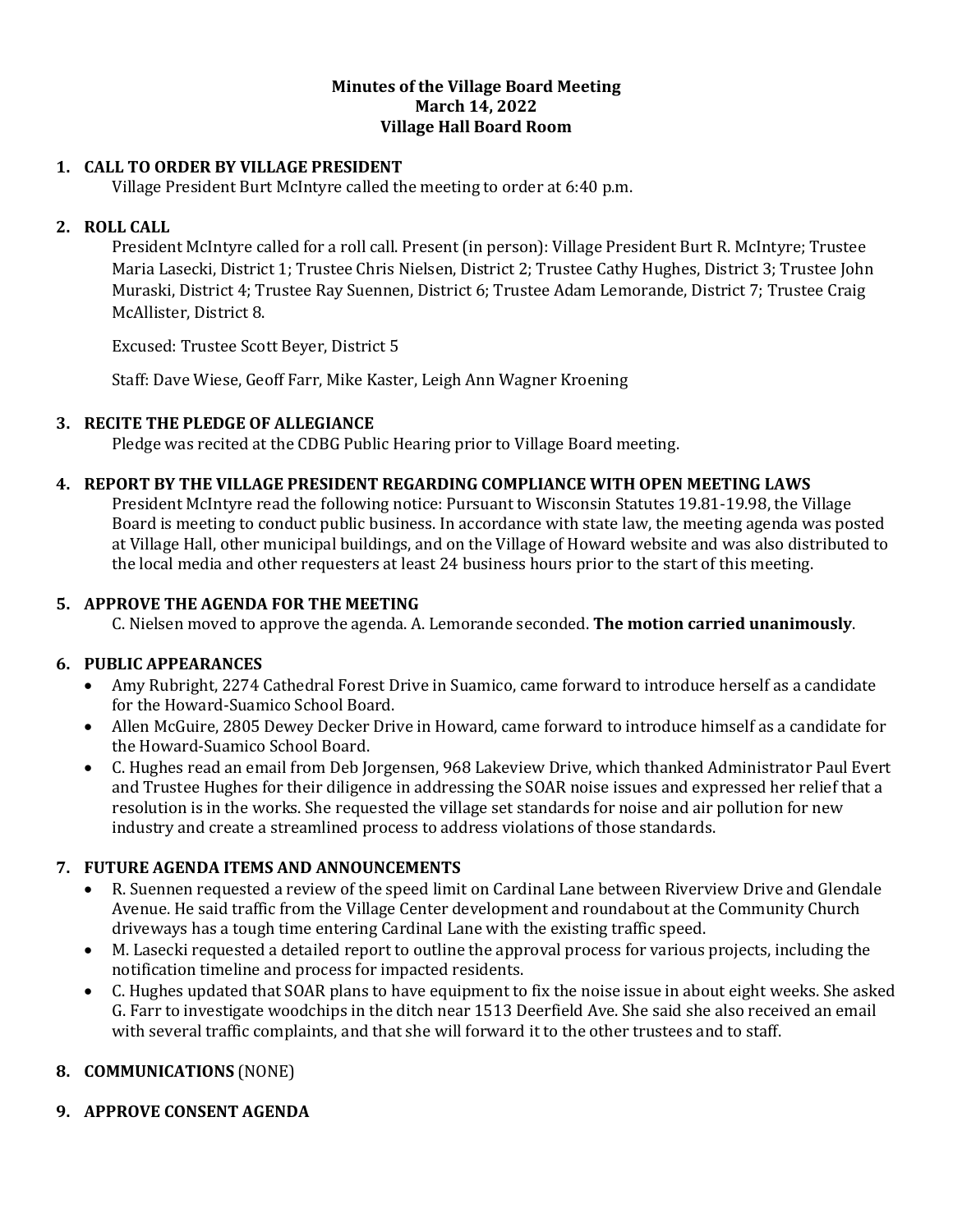# **Village Board Meeting Minutes, March 14, 2022** Page 2 of 3

C. Nielsen moved to approve the Consent Agenda. A. Lemorande seconded. **The motion carried unanimously, and the following items were approved as part of the Consent Agenda:**

- a. Village Board meeting minutes from Feb. 28, 2022
- b. The operator licenses for the following individuals:
	- i. Michelle R. Bussiere
	- ii. Jeri R. Duffy
	- iii. Joel S. Graham
	- iv. Donald J. Kelly
	- v. Morgan R. Strachan
	- vi. Sarah R. Staeven
- c. Municipal invoices totaling \$619,229.32, paid with checks #73840-73921 to be drawn from the account at Denmark State Bank
- d. Ordinance 2022-05, rezoning VH-16-1, VH-15, and VH-495-8
- e. A proclamation recognizing April 19, 2022 as Arbor Day in the Village of Howard

#### **10. UNFINISHED BUSINESS OR OLD BUSINESS ITEMS** (NONE)

## **11. NEW BUSINESS ITEMS**

- **a. Representatives of NEW water will present the 20-year Treatment Facility Plan** NEW Water Executive Director Thomas Sigmund and Director of Technical Services Nathan Qualls presented the Wastewater Treatment Facility Plan, which addresses projects that are needed in the next 10 years and 20 years to ensure that the treatment system is dependable, does not cause basement backups or sewer overflows into the environment, and supports development and economic growth for communities and businesses. **No action was taken.**
- **b. Receive public comments on the Village of Howard's storm water management permit requirements, planning, actions, and annual report** B. McIntyre opened the public hearing. Nobody spoke. B. McIntyre closed the public hearing.
- **c. Review and take action on the Village of Howard's Annual MS4 Storm Water Management Report**

C. Hughes moved to approve the Village of Howard's Annual MS4 Storm Water Management Report. M. Lasecki seconded. **The motion carried unanimously.** 

**d. Review and take action on awarding the Evergreen Road Reconstruction Utility Project to Dorner Inc. for \$1,037,160.83**

M. Kaster reviewed the Evergreen Road Reconstruction utility and roadway projects, as well as the bids that were received for both. M. Lasecki moved to approve awarding the Evergreen Road Reconstruction Utility Project Inc. for \$1,037,160.83, contingent on attorney review of the contracts. A. Lemorande seconded. **The motion carried unanimously.** 

**e. Review and take action on awarding the Evergreen Road Reconstruction Road Project to McKeefry Inc. for \$1,446,030.50**

M. Lasecki moved to approve awarding the Evergreen Road Reconstruction Road Project to McKeefry Inc. for \$1,446,030.50, contingent on attorney review of the contracts. C. Hughes seconded. **The motion carried unanimously.** 

**f. Review and take action on Resolution 2022-03, regarding the special assessments for the Plat of Parins Estates**

D. Wiese explained the need to remove the special assessments from the 3.5-acre property on Glendale Avenue to allow the Plat of Parins Estates to be recorded. Once that is done, the assessments will be re-established and levied on the newly created lots. C. Hughes moved to